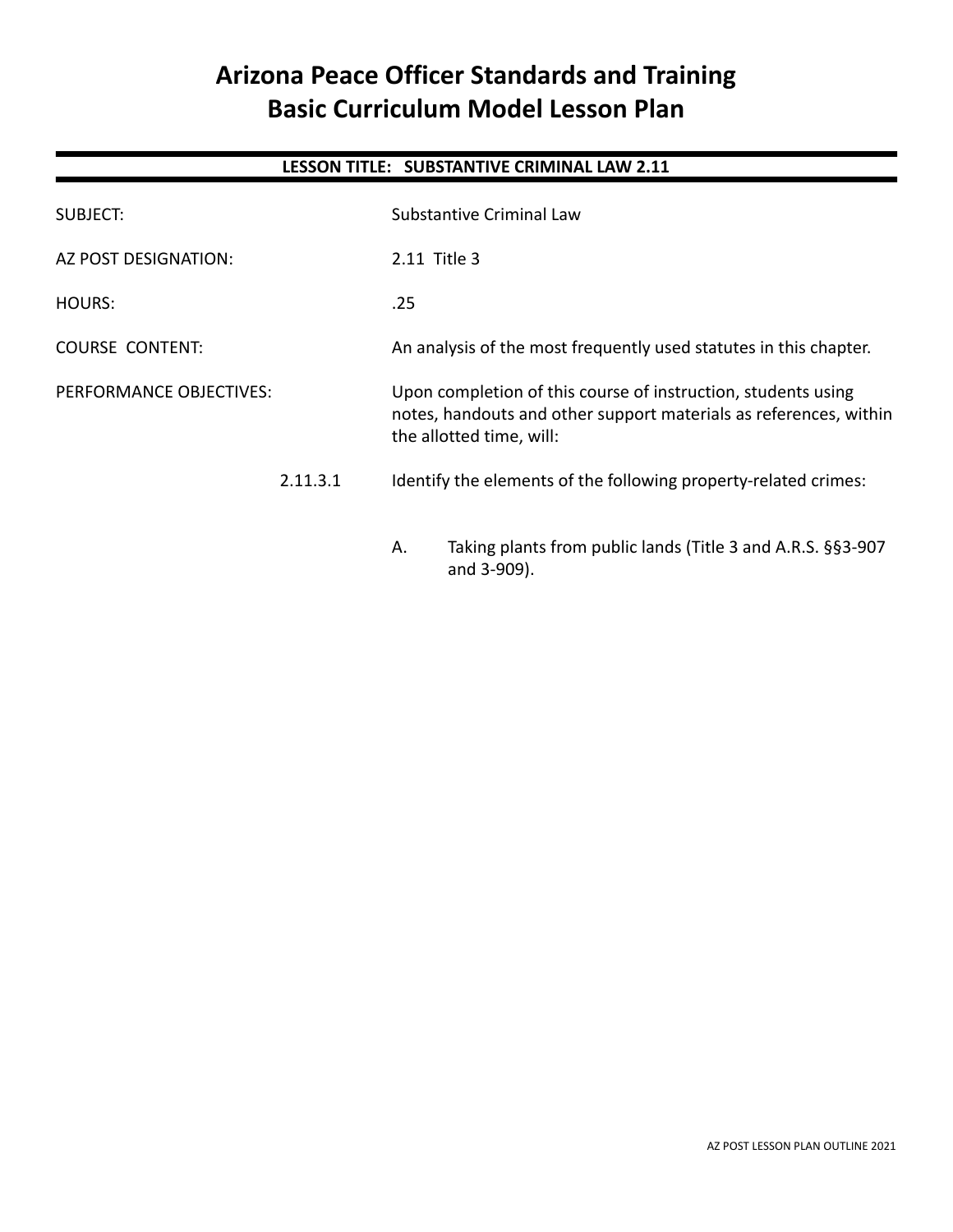# **LESSON TITLE: SUBSTANTIVE CRIMINAL LAW TITLE 3 ARIZONA NATIVE PLANTS PAGE: 2**

| DATE FIRST PREPARED:             | November 2000                                            |                     |
|----------------------------------|----------------------------------------------------------|---------------------|
| PREPARED BY:                     | <b>SME Committee</b>                                     |                     |
| <b>REVIEWED - REVISED:</b>       | <b>SME Committee</b>                                     | DATE: May 2002      |
| <b>REVIEWED - REVISED:</b>       | AZ POST (Word)                                           | DATE: June 2003     |
| <b>REVIEWED - REVISED:</b>       | <b>SME Committee</b>                                     | DATE: January 2009  |
| <b>REVIEWED - REVISED:</b>       | <b>SME Committee</b>                                     | DATE: June 2010     |
| <b>REVIEWED - REVISED:</b>       | <b>SME Committee</b>                                     | DATE: November 2011 |
| <b>REVIEWED - REVISED:</b>       | <b>SME Committee</b>                                     | DATE: August 2019   |
| <b>REVIEWED - REVISED:</b>       | <b>SME Committee</b>                                     | DATE: May 2021      |
| <b>REVIEWED - REVISED:</b>       | AZPOST (DocX)                                            | DATE: January 2022  |
| <b>REVIEWED - REVISED:</b>       |                                                          | DATE:               |
| REVIEWED - REVISED:              |                                                          | DATE:               |
| REVIEWED - REVISED:              |                                                          | DATE:               |
| AZ POST - APPROVAL:              | Steve Enteman                                            | DATE: August 2019   |
| AZ POST - APPROVAL:              | <b>Mandy Faust</b>                                       | DATE: May 2021      |
| AZ POST - APPROVAL:              | Lori Wait                                                | DATE: January 2022  |
| <b>INSTRUCTOR REFERENCES:</b>    | A.R.S. Title 13                                          |                     |
| <b>CLASS LEVEL:</b>              | Student                                                  |                     |
| <b>TRAINING AIDS:</b>            | http://www.azleg.gov/ArizonaRevisedStatutes.asp          |                     |
| <b>INSTRUCTIONAL STRATEGY:</b>   | Interactive lecture.                                     |                     |
| <b>SUCCESS CRITERIA:</b>         | 70% or higher on a written, multiple-choice examination. |                     |
| <b>COMPUTER FILE NAME:</b>       | 2-11 Title 3 - Arizona Native Plants                     |                     |
| DATE RELEASED TO THE SHARE FILE: | May 27, 2022                                             |                     |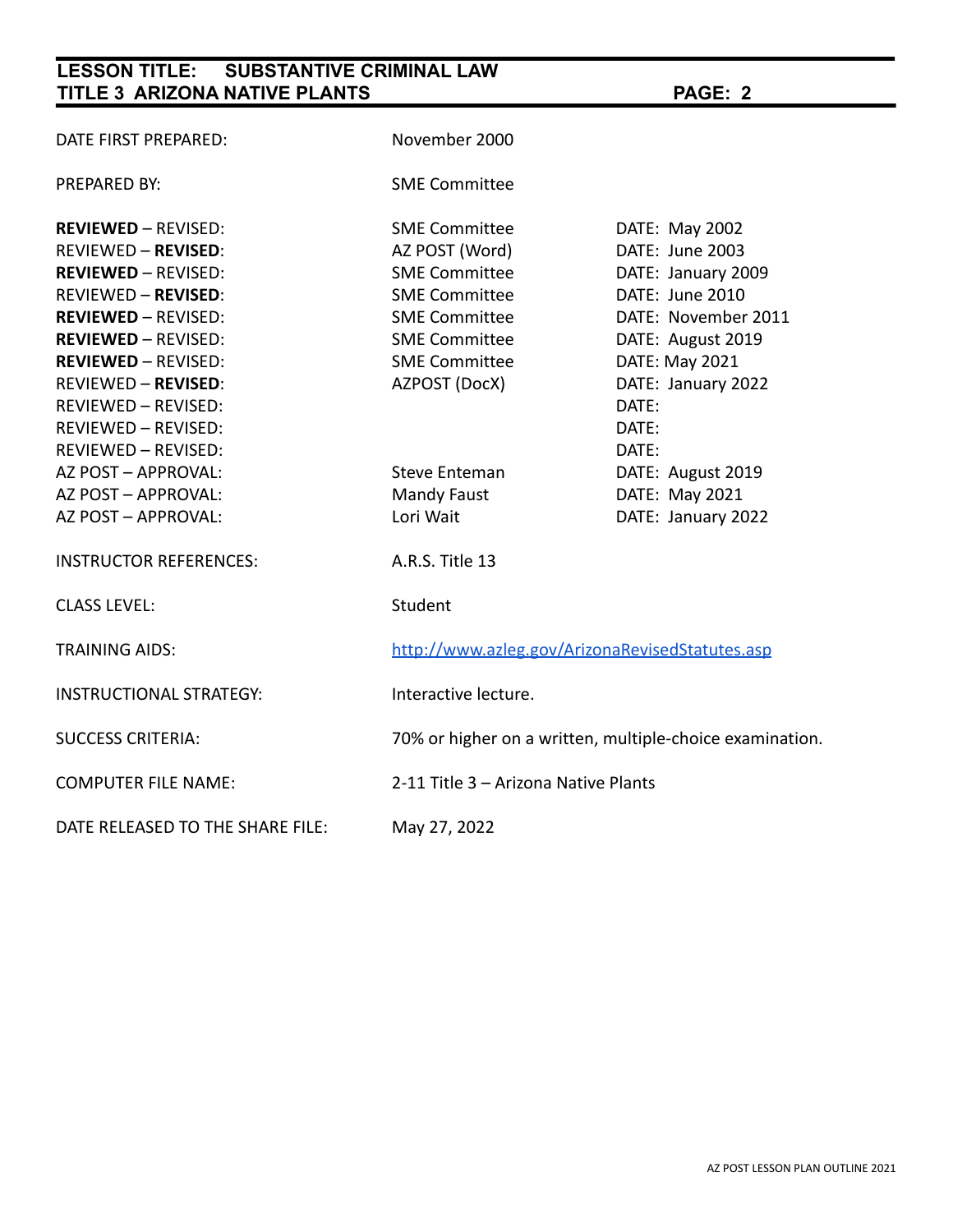#### **I. INTRODUCTION**

- A. Instructor (self) introduction.
- B. Preview of performance objectives. *INSTRUCTOR NOTE: Use if taught as a "Stand alone" lesson plan.*

### **II.** §**3-907 – CUTTING OR REMOVAL OF HARVEST RESTRICTED PLANTS P. O. 2.11.3.1A**

- A. The division (Agriculture) shall provide harvest or wood permits (and wood receipts with each wood permit) authorizing the taking, transporting or possessing of harvested restricted native plants cut or removed for manufacturing or processing purposes for their by-product, fiber or wood.
	- 1. It is unlawful for a person to take, transport or possess such a plant for its by-product, fiber or wood if he/she is not in possession of a permit and any required receipt.
	- 2. A permit or receipt is not transferable by the permittee or his/her agent, nor may it be used by anyone other than the person to whom it was issued, except that the permittee shall transfer the receipt to the purchaser as proof of ownership of the wood covered by the receipt.
- B. A person in possession of a valid permit for the removal of dead plants, wood, fiber or other by-product issued by the United States Department of Agriculture or the United States Department of the Interior from lands under the administration of the United States Forest Service or the United States Bureau of Land Management is exempt from the permit required by subsection A.
- C. This chapter shall not be construed to prohibit any person from cutting, removing, transporting or possessing any harvest restricted native plant or part for manufacturing or processing purposes in amounts of 100 pounds or less or any such plant or part as wood in amounts of two (2) cords or less in quantity from land owned or leased by that person (other than state-owned land or other public land) or from land if the owner has given written consent to the person to cut, remove, transport or use the plant or its fiber or wood.
- D. This section does not apply to the use of dead wood for branding fires or at permissible camping or cooking sites for camping or cooking fires or cutting, removing, transporting or possessing dead harvest-restricted plants or the dead parts from such plants from land owned or leased by that person.

#### **III.** §**3-909 – SHIPMENT OF PLANTS P. O. 2.11.3.1A**

A. No person or common carrier may transport a plant (or any part of a plant) belonging to the protected group nor receive or possess a protected native plant for transportation within or without this state (except for manufactured wood articles) unless the person offering the plant for shipment exhibits to the person or common carrier a valid written permit for the